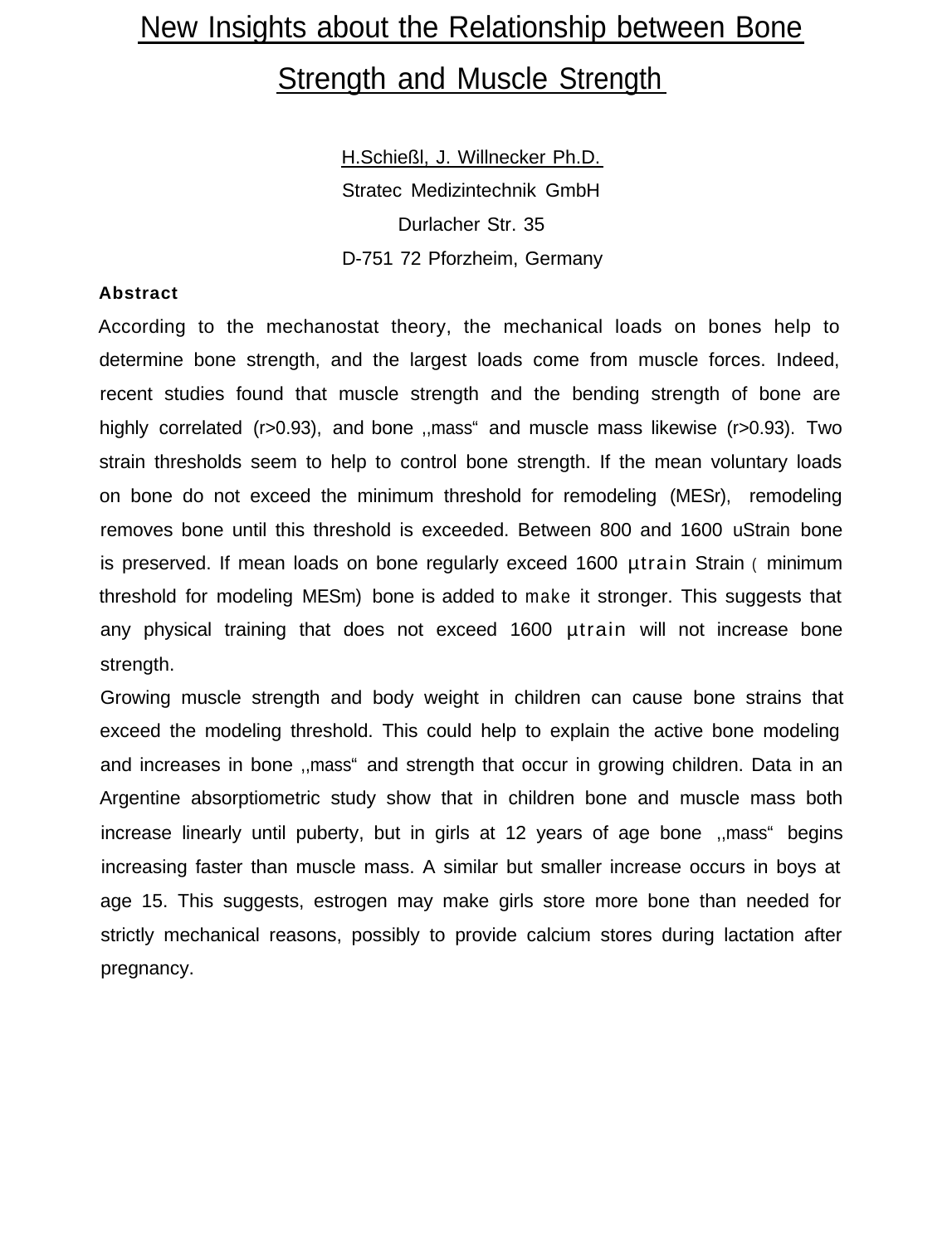## **Introduction**

Postmenopausal bone loss is regarded as a main factor for increased fracture risk in women. Estrogen supplementation is commonly used to prevent this bone loss. But the effects of increased estrogen secretion on bone in girls at puberty have not been well described.



## Fig. 1

If bone is compressed, it is shortened. The change in length  $\Delta l$  divided by the original length I is called strain. The unit is microstrain ( $\mu$ E). If bone strains do not exceed the threshold for remodeling (MESr) centered at around 800 µE remodeling removes bone. Between 800 - 1600 µE bone is preserved. This corresponds to loads between 11 and 22 N/mm<sup>2</sup>. If strains exceed the threshold for modeling (MESm) at around 1600 µE, modeling adds bone.

In the Utah paradigm of skeletal physiology [1], bone strength is controlled by mechanical loads on bone. These loads arise from muscle forces rather than body weight [2]. Thus, bone and muscle strength should be highly correlated. This could indeed been shown [3]. Loads create a change of the length on bone which means that under a certain load the bone is deformed. The change in length divided by the original length is called strain. The strains are commonly expressed as microstrains ( $\mu$ E). 10000  $\mu$ E are equivalent to a deformation of bone by 1% of its original length.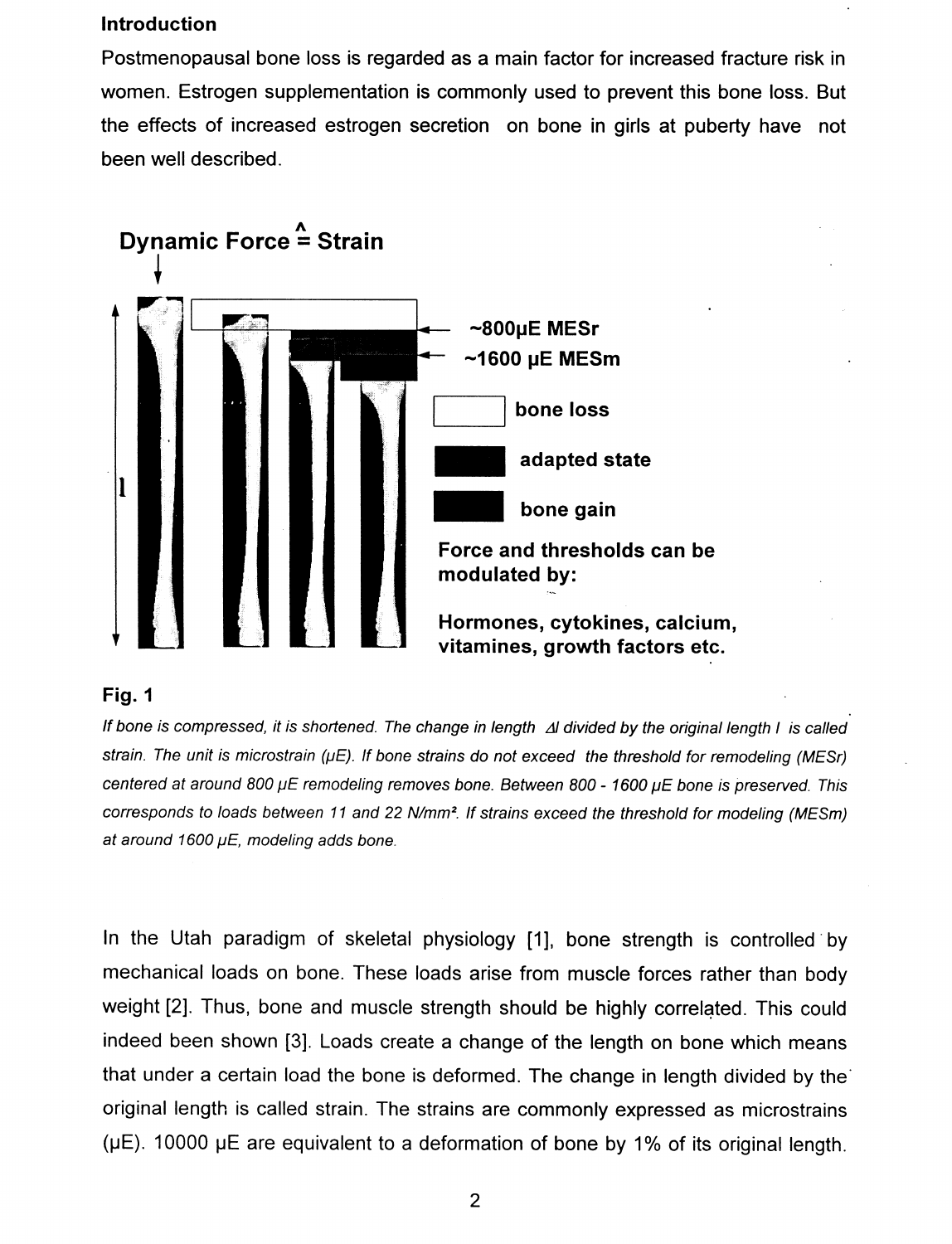Two separate strain thresholds control bone loss or bone gain [4]. Below the threshold for remodeling (MESr) centered at about 800 µE remodeling removes bone where it touches marrow. In this disuse state bone strength is reduced until MESr is exceeded again. Where strains exceed the modeling threshold MESm, modeling adds bone to increase bone strength and ,,mass". This threshold ranges from 1500 to 2000 µE [2]. Here bone strength is increases until mean strains stay below MESm. For comparison, the fracture limit of bone is around 17,000 µE. Between MESr and (MESm) bone is preserved. (Figure 1)

If estrogen tends to lower MESr, after menopause that threshold would increase again. If so, loss of bone next to marrow should begin at menopause. This would make bone weaker and identical forces will now result in a higher strain When they increased to the level of the new remodeling threshold, bone loss should be reduced and tend to plateau. This suggests the opposite effect should occur at puberty in girls: With the start of estrogen production MESr should be reduced and bone resorption next to marrow should be slowed down. Therefore women from puberty until menopause should acquire more bone than needed for pure mechanical reasons A study from Zanchetta et al. 1995 [5] supplies information that could test that idea.

# **Explanation of the results from the Zanchetta study**

In 1995 Zanchetta et al [5] reported measurements of total body bone ,,mass" and whole body lean mass with dual energy X-ray absorption in 778 children and adolescents from 2 to 20 years of age. (Table 1) Since total body bone ,,mass" is a surrogate for bone strength and whole body lean mass as a surrogate for muscle strength, such data might show the relationship between muscle and bone strength, and also any changes that might occur during puberty. Figure 2 plots those data, with lean body mass on the x axis and total body bone mineral content on the y axis. Each point represents the mean value of the **age** groups in one year intervals. Until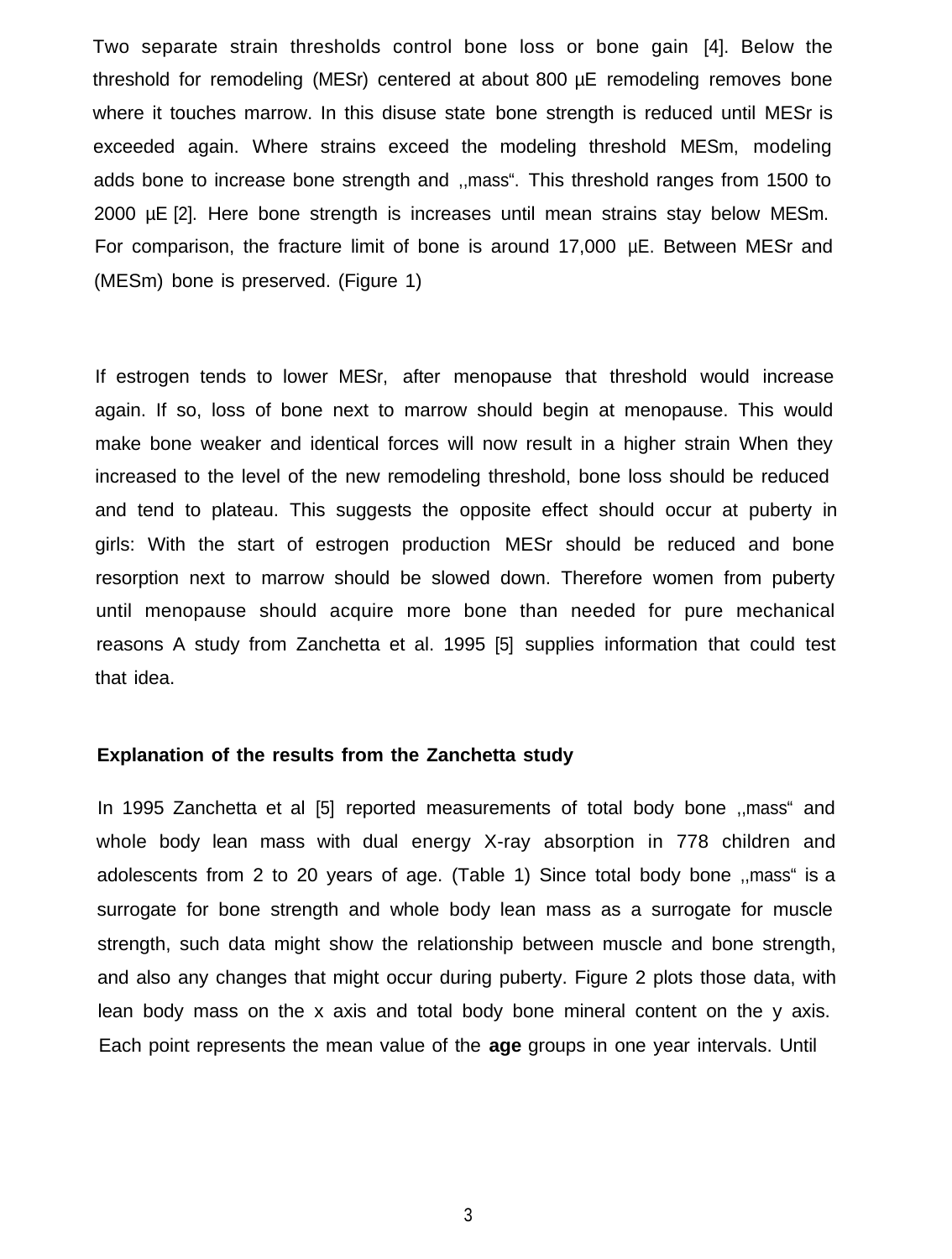

*This graph from Argentine data [5] plots the grams of total body mineral content (TBBMC) on. the vertical axis that correspond to the grams of lean body mass (LBM) on the horizontal axis, as determined by a NORLAND XR 26 using dynamic filtration. Crosses: girls. Open circles: boys. The and the LBM provides an index of muscle strength. From the left to the right, each data point represents the mean value of a one -year age group.(Reproduced by permission: Schießl H, Frost HM, Jee WSS, Perspectives: Estrogen and bone- muscle strength and ,,mass" relationships. Bone (in press) 1997)* '

# **Table 1**

|                          | <b>BOYS</b> |               |                 | <b>GIRLS</b> |                       |              |  |
|--------------------------|-------------|---------------|-----------------|--------------|-----------------------|--------------|--|
| Age                      | n           | Lean mass (g) | TotalBM(g)      | n            | Lean $\text{mass}(g)$ | TotalBM(g)   |  |
| 2                        | 6           | 10510         | 431, 3          | 5            | 8730                  | 344, 54      |  |
| 3                        | 10          | 13380         | 494, 2          | 13           | 11530                 | 446, 38      |  |
| $\overline{\mathcal{A}}$ | 16          | 13960         | 526, 6          | 15           | 12300                 | 503, 15      |  |
| 5                        | 15          | 15710         | 665             | 17           | 15610                 | 671, 33      |  |
| 6                        | 17          | 18140         | 723, 8          | 21           | 16210                 | 716, 9       |  |
| 7                        | 25          | 20160         | 855, 9          | 22           | 17620                 | 813, 15      |  |
| 8                        | 24          | 21630         | 1024, 3         | 33           | 18650                 | <b>878J4</b> |  |
| 9                        | 26          | 22920         | 1023, 03        | 37           | 20930                 | 1049, 12     |  |
| 10                       | 37          | 25530         | <b>1186, Ol</b> | 49           | 21810                 | 1196, 85     |  |
| 11                       | 23          | 26060         | 1334, 68        | 34           | 23930                 | 1257, 3      |  |
| 12                       | 24          | 30490         | 1438, 82        | 29           | 27510                 | 1532, 6      |  |
| 13                       | 28          | 35540         | 1779, 66        | 35           | 28860                 | 1963, 73     |  |
| 14                       | 24          | 40780         | 2094, 57        | 23           | 31710                 | 2238, 55     |  |
| 15                       | 22          | 46960         | 2364, 89        | 31           | 30900                 | 2228, 1      |  |
| 16                       | 17          | 49300         | 2633, 55        | 16           | 30220                 | 2397, 22     |  |
| 17                       | 12          | 51760         | 2825, 22        | 26           | 31540                 | 2396, 88     |  |
| 18-20                    | 19          | 53470         | 2964, 9         | 19           | 30630                 | 2368, 11     |  |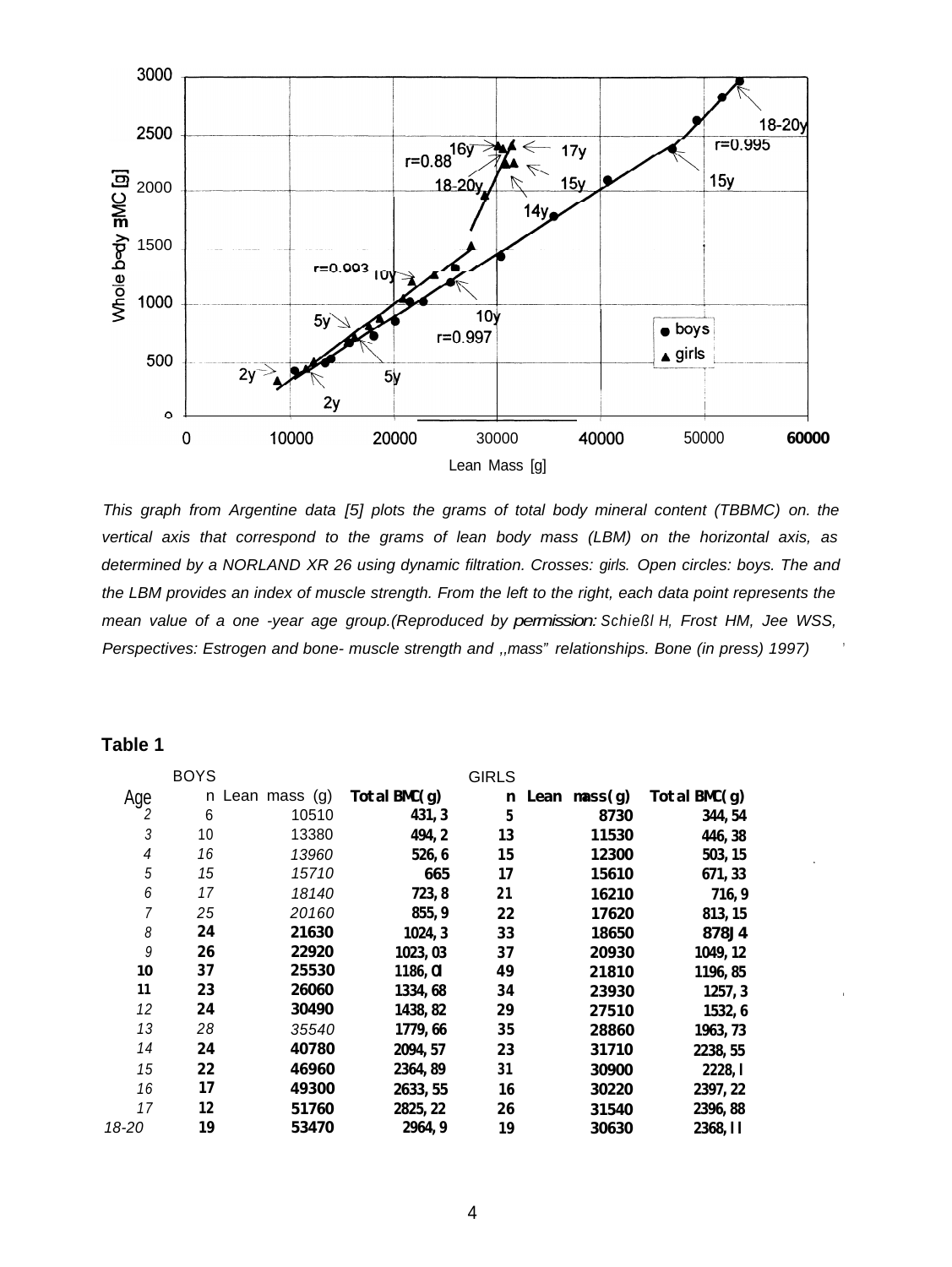puberty, bone and lean mass increase similarly in boys and girls. But at about 12 years of age, in girls bone ,,mass" began increasing faster relative to lean mass than in boys. A similar but smaller increase probably began in boys at around 15 years of age. Since both bone and muscle mass plateaued in girls at age 15 years but were still increasing in 20 year old males, the latter had more muscle and bone than 20 year old girls.

In sum, before puberty both boys and girls added about 50 g of whole body mineral content per kg of lean body mass. At puberty this ratio changed to 55 g of bone ,,mass" per kg lean mass in boys, and to 77 g of bone ,,mass" per kg of lean mass in girls. This difference between girls and boys at puberty should be much larger than any errors in the absorptiometric measurements.

#### **Comments**

The study clearly shows a highly linear dependence of muscle mass and bone ,,mass" as surrogates for muscle force and bone strength. Further it shows that the response of bone to muscle force can be influenced by hormonal action. In girls at puberty one could infer the estrogen can make the skeleton store more bone that is required for mechanical needs alone., possibly to meet the demands of lactation after pregnancy [6]. If so, when estrogen secretion declines at menopause that bone should be removed, and then further losses of bone should tend to plateau to agenormal levels. To repeat, that menopausal related bone loss and its eventual plateau is well known. In support of that analysis , De Scheper at al. [7] independently found a high correlation between bone and muscle mass. Still, since bone and muscle mass are only surrogates for bone strength and muscle strength further as well as direct studies of those strengths would seem desirable. Bone strength indices obtained by peripheral quantitative computed tomography (pQCT) can provide more reliable noninvasive estimates of bone strength than current DXA techniques and software [8]. Also, in humans muscle strength can be measured directly with grip testers or as torque exerted across joints like the elbow, hip and knee [3].

As Burr recently noted [9], these relationships between muscle and bone strength, and the effects of hormonal and other nonmechanical agents an them , inject a new dimension into former ideas of the determinants of bone strength, ,,mass" and health. That incites reassessment of some of those former ideas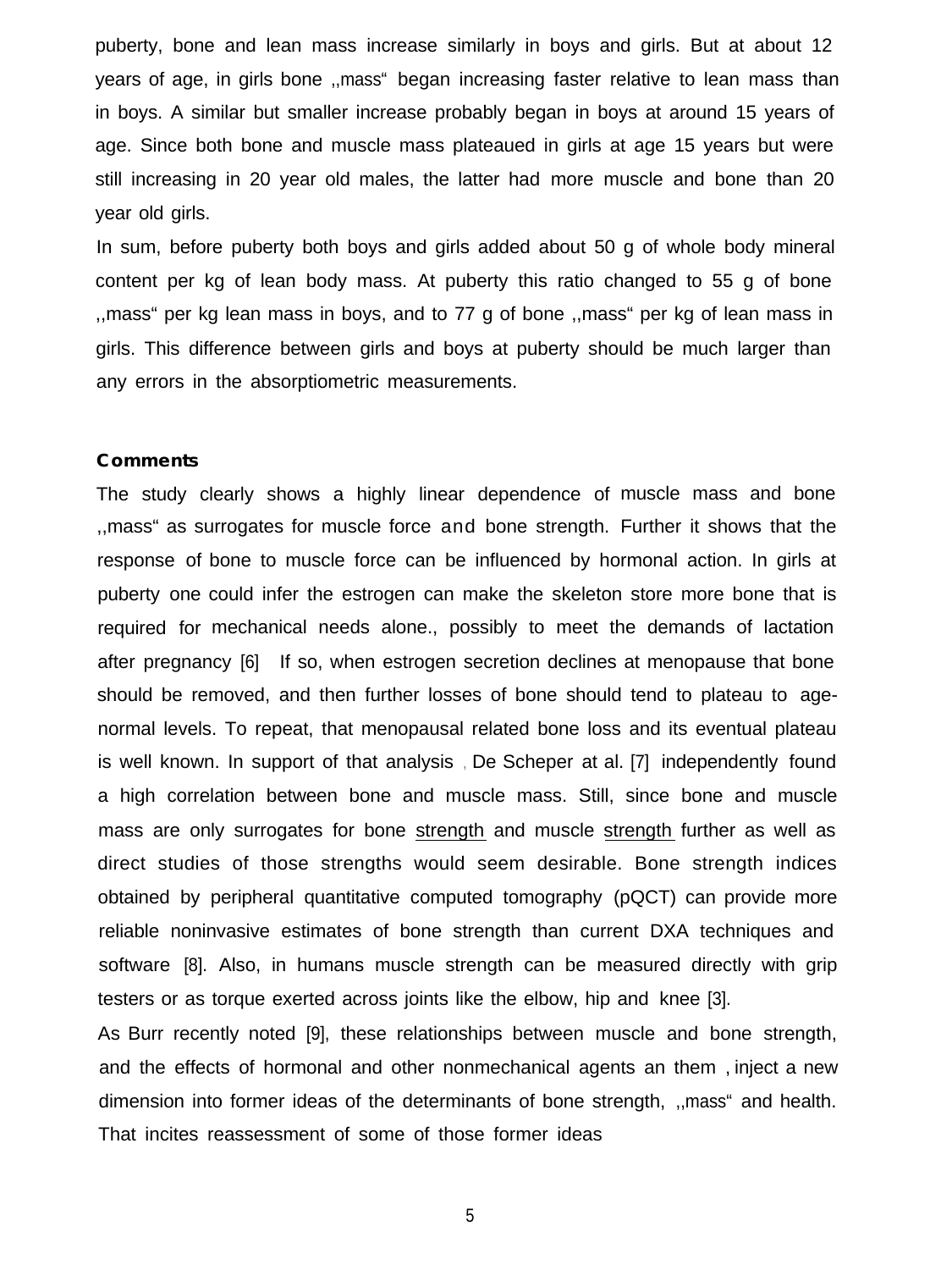Acknowledgments: We wish to thank Dr. H.M. Frost for help in preparing this manuscript.

 $\ddot{\phantom{1}}$ 

 $\hat{\mathcal{L}}$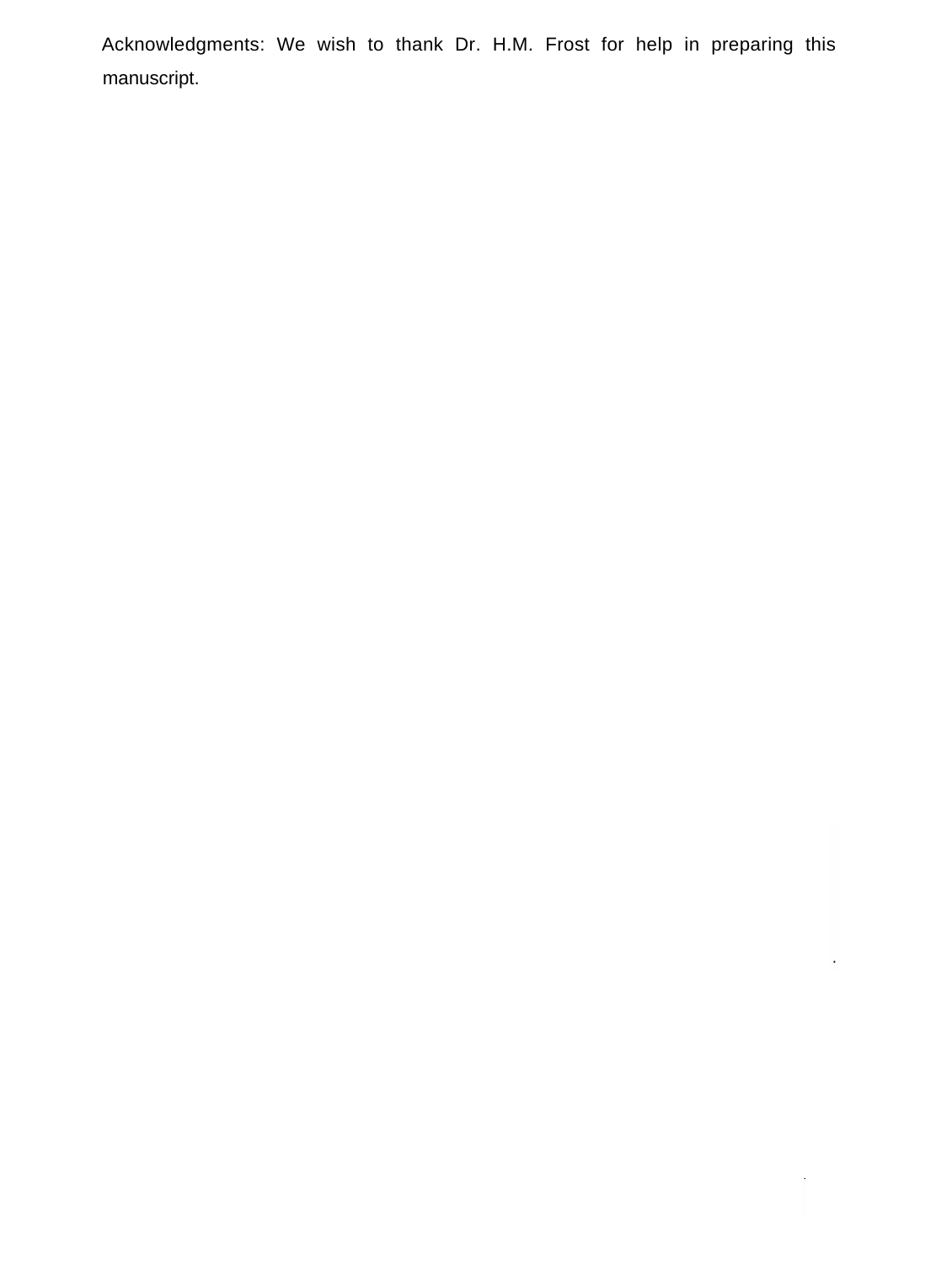Because some terms have vague or even different meanings in the medical literature, their meanings **in this** text follows.

**bone ,,mass":** The amount of bone tissue in a bone or skeleton, preferably viewed as a volume minus the marrow cavity. In absorptiometry it does not mean mass as used in physics [8]. When in quotes in this text it has the absorptiometric meaning. DXA-based determinations of bone ,,mass" and density only estimate the **contribution of bone** ,,mass" to bone strength. They do not account **for the equally important** , **and sometimes more important, contribution of** bone architecture to bone. strength. The pQCT technique can account for both contributions. [3,8]

**modeling:** the independent resorption and formation modeling drifts that can increase bone strength and ,,mass", and that determine the cross sectional size and shape of bones and trabeculae. Modeling adapts bones to their mechanical loads in ways that prevent voluntary activities from breaking them or make them hurt throughout life [4,1 1]. The former idea that the osteoblast alone control additions to bone ,,mass" is no longer tenable, although it persists [4,12,13].

**remodeling:** different meanings of this term in the literature cause some confusion. Here it means turnover of bone in small packets by remodeling BMUs (Basic. Multicellular units) [4,1 1]. Pre-1964 literature did not distinguish modeling from remodeling and lumped them together as ,,remodeling". Some authors still do that, which can be confusing. However while drifts and BMUs seem to create and use the same kinds of osteoblasts and osteoclasts to do their work, in different parts of the same bone at the same time the osteoblasts osteoclasts in drifts and BMUs can even oppositely to the same stimulus [4]. The former idea that osteoclasts alone control losses of bone is no longer tenable, although it too persists [4,12,13]

**strain:** the deformation or change in dimensions and/or shape caused by a load on any structure or material. It includes stretching, shortening, twisting an/or bending.. Special gages can measure it in bone in the laboratory and in vivo. Loads always cause strains, even if very small ones. [4,1 I]. Biomechanicians often express strain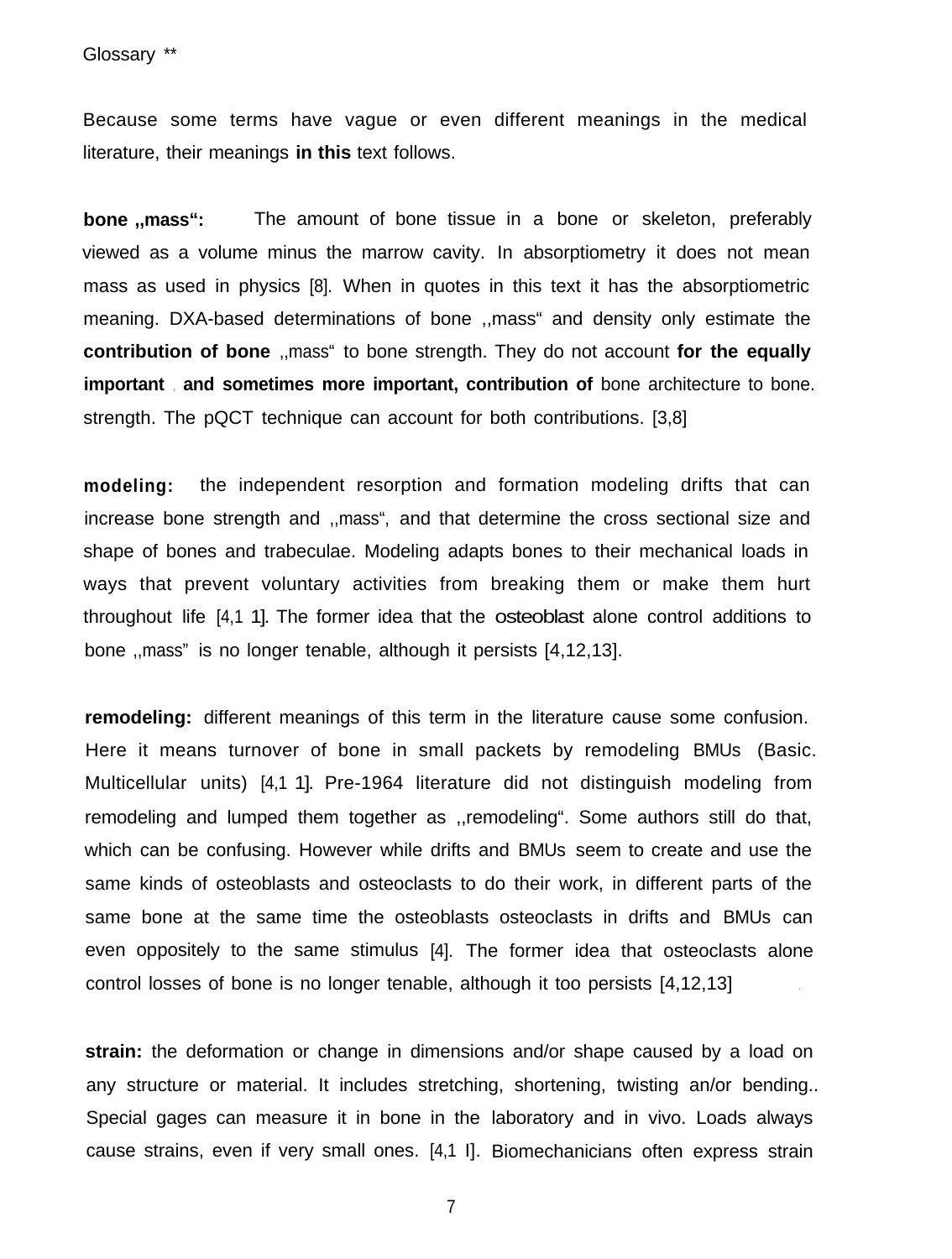in microstrain u.its, where 1000 microstrain in compression would shorten a bone by 0.1% of its original length, 10000 microstrain would shorten it by 1% of that length and 100000 microstrain would shorten it by 10% of that length (and break it) [10,1 ] . Strain seems to be an important signaling mechanism in skeleton that helps to control their structural adaptations to their mecha.ical usage.

.

**strength:** the load or strain that, when applied once, usually fractures a bone (also, the ,,ultimate strength"). Normal lamellar bone's fracture strength is a strain of 25,000 microstrain. That corresponds to a cha.ge in length of 2.5%, i.e., from 100% of its original length to 97.5% of that length u.der compression, or 102.5% of it u.der tension [I I]. In normal bone 25,000 microstrain corresponds to an ultimate. or fracture stress of 17,000 pou.ds per square inch or 120 megapascals.

**stress:** the elastic resistance of the intermolecular bonds in a material to being stretched by strains. Loads cause strains, which then cause stresses (while some. think stress causes strain, that is like saying a lake causes the river that **fill** it). Three principal stresses include tension, compression and shear. Stress cannot be measured directly but must be calculated from other information that often includesstrain. Bone's stress strain curve is nonlinear.

\*\* taken from [IO]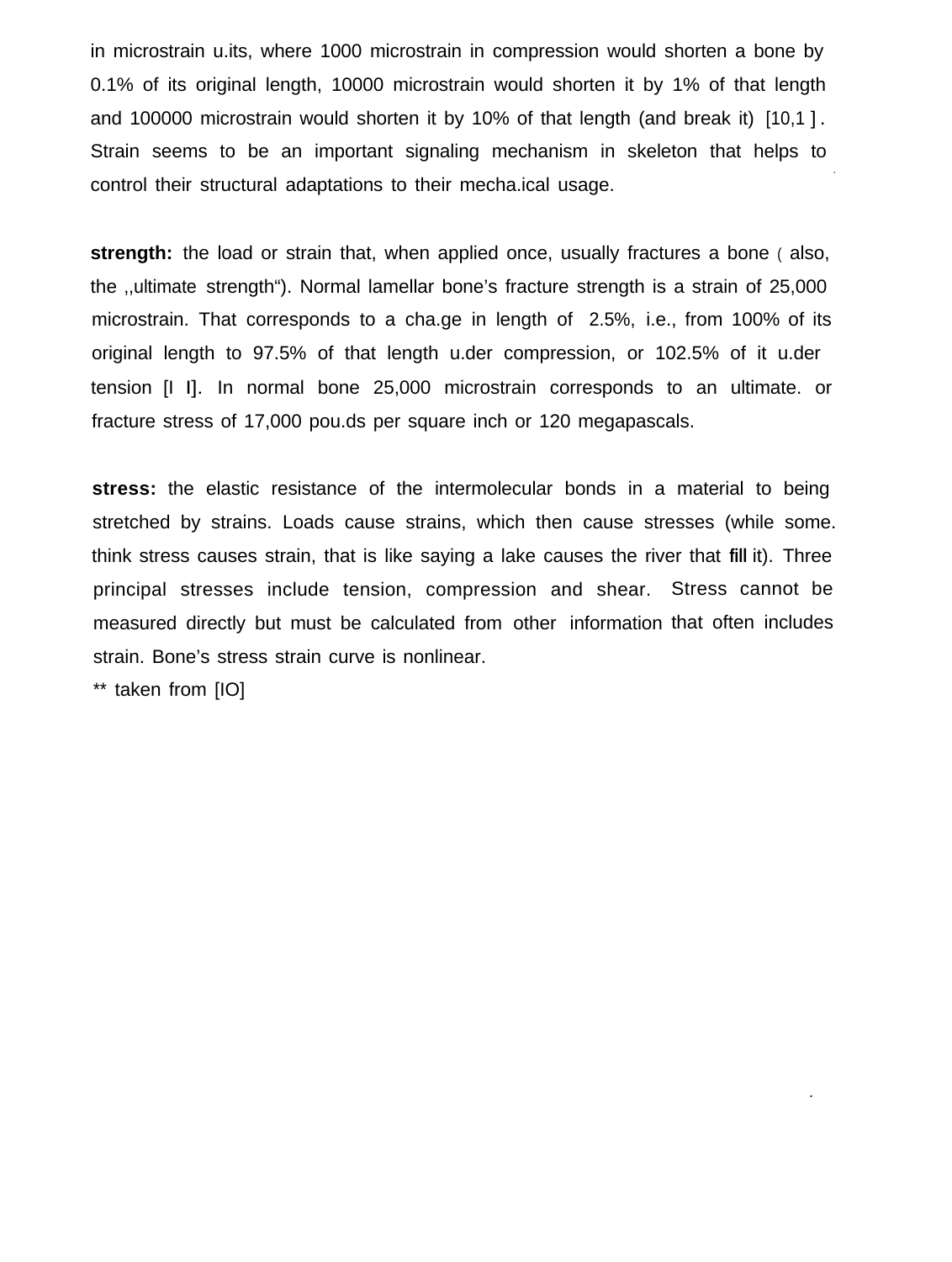#### References

[I] Jee WSS. Since 1965 this Professor of Anatomy at the University of Utah School of Medicine organized uniquely seminal multidisciplinary Hard Tissue Workshops. Sponsored by the University of Utah, world wide they probably influenced how people think about and study skeletal physiology and disease more than any other meeting in this century. The Utah paradigm of skeletal physiology arose there, with input and critique from hundreds of international authorities in many disciplines. A general summary of that appeared in [IO], but numerous articles by many authors. have described parts of it since 1985

[2] Frost HM, Perspectives: Why Do Long Distance Runners Not Have More Bone? A Vital Biomechanical Explanation and an Estrogen Effect. J Bone Miner Metabol 1997;15:9-16

[3]] Schießl H, Ferretti JL , Tysarczyk-Niemeyer G, Willnecker J, Noninvasive Bdne Strength Index as Analyzed by Peripheral Quantitative Computed Tomography (pQCT) . In: Pediatric Osteology . New Developments in Diagnostics and Therapy E. Schonau (Ed.) Elsevier, Amsterdam 1996;pp 147-160

[4] Frost HM Bone development during childhood: Insights from a new paradigm. In: Pediatric Osteology . New Developments in Diagnostics and Therapy. E. Schonau (Ed.) Elsevier, Amsterdam 1996;pp. 3-39

[5] Zanchetta, JR, Plotkin H, Alvarez-Figueira ML Bone Mass in Children: Normative Values for the 2-20 Year - Old Population. Bone 1995;16 (Suppl): 393-399

[6] Schießl H, Frost HM, Jee WSS, Perspectives: Estrogen and bone- muscle strength and ,,mass" relationships. Bone 1997; (in press)

[7] De Schepper J, Dab I, Louis 0, Aquisition Du Contenu Mineral Osseux Chez L 'Enfant Atteint De Mucoviscidose: Correlation Avec Les Facteurs Cliniques Et Anthropometriques. Secondes Recontres d'Osteodensitrometrie Namur, Belgique 1997; p 90